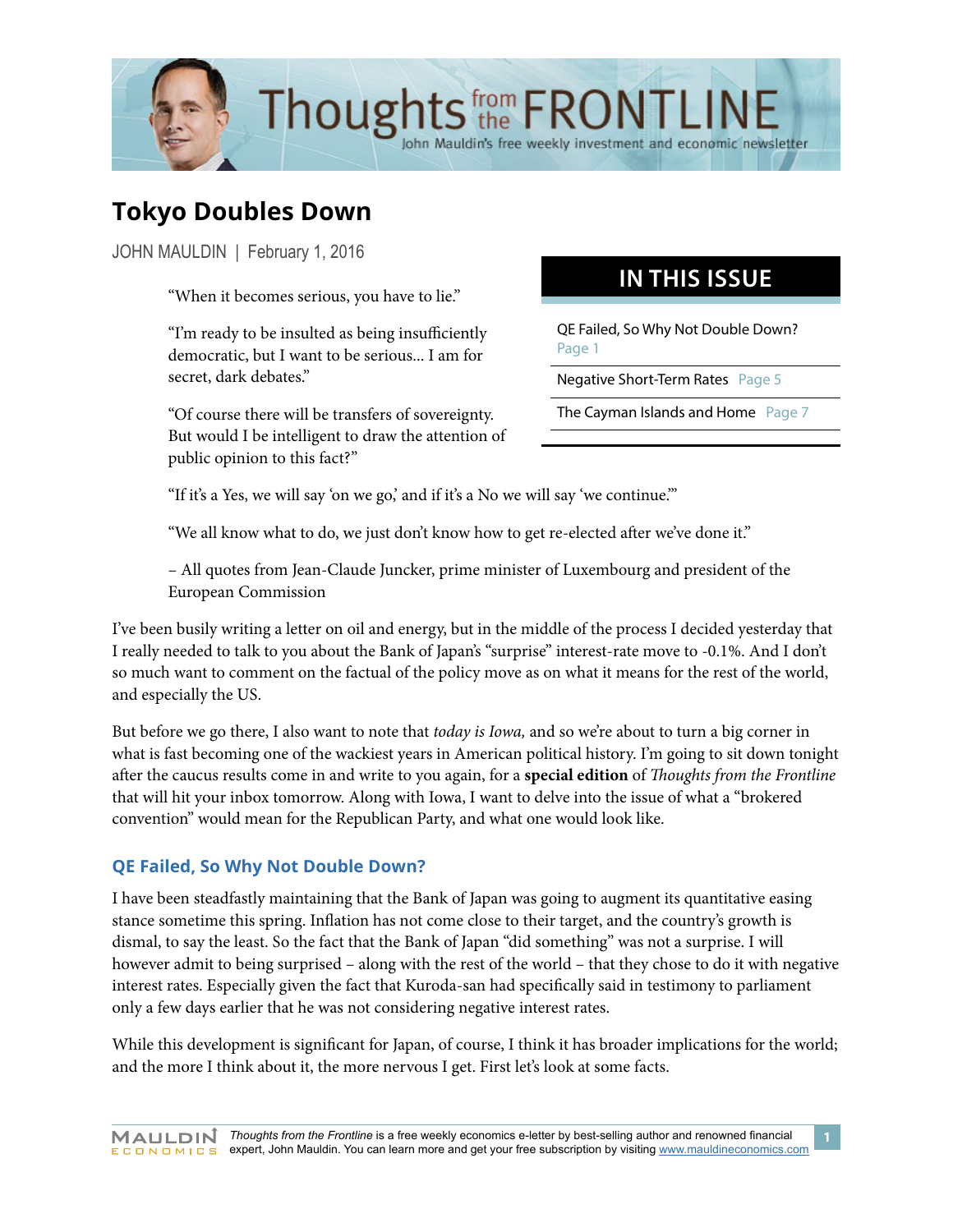Conspiracy theorists will love this Bank of Japan timeline:

Jan 21 – Kuroda emphatically tells Japanese parliament he is not considering NIRP.

- Jan 22 Kuroda flies to Davos.
- Jan 29 Kuroda enthusiastically embraces NIRP and promises more of it if needed.

So, whom did he talk to in Davos, and what did they say to change his mind?

In an email exchange I had with Rob Arnott about the Bank of Japan, he reminded me of that wonderful Jean-Claude Juncker quote wherein he states, "When it gets serious, you have to lie." Which, given my theme, ties in well with another of his quotes: "I'm ready to be insulted as being insufficiently democratic, but I want to be serious... I am for secret, dark debates."

Haruhiko Kuroda, according to reports, came back from that testimony to parliament and instructed his staff to prepare a set of documents outlining all the potential choices, along with their pros and cons, to be ready for the next BOJ meeting when he got back from Davos.

To pretend that he walked into that meeting without having had lengthy talks about whether to pursue negative interest rates strains credulity – and it just wouldn't be very Japanese. The conduct of business and governance in Japan relies heavily on a process called nemawashi, or "stirring the roots": the outcome of any important meeting is decided ahead of time through private discussions among those who will participate. In any case, the vote to take rates into negative territory came down to a razor-thin 5 to 4, so you can be damn sure Kuroda knew exactly who was with him and who was not. You do not take a vote like that and lose – not and remain chairman.

The entire world has been watching the European experiment. Four countries in Europe are now at negative rates (see graph below). Two others are so close that it hardly makes a difference. The Federal Reserve and the Bank of England are both at 0.5%.

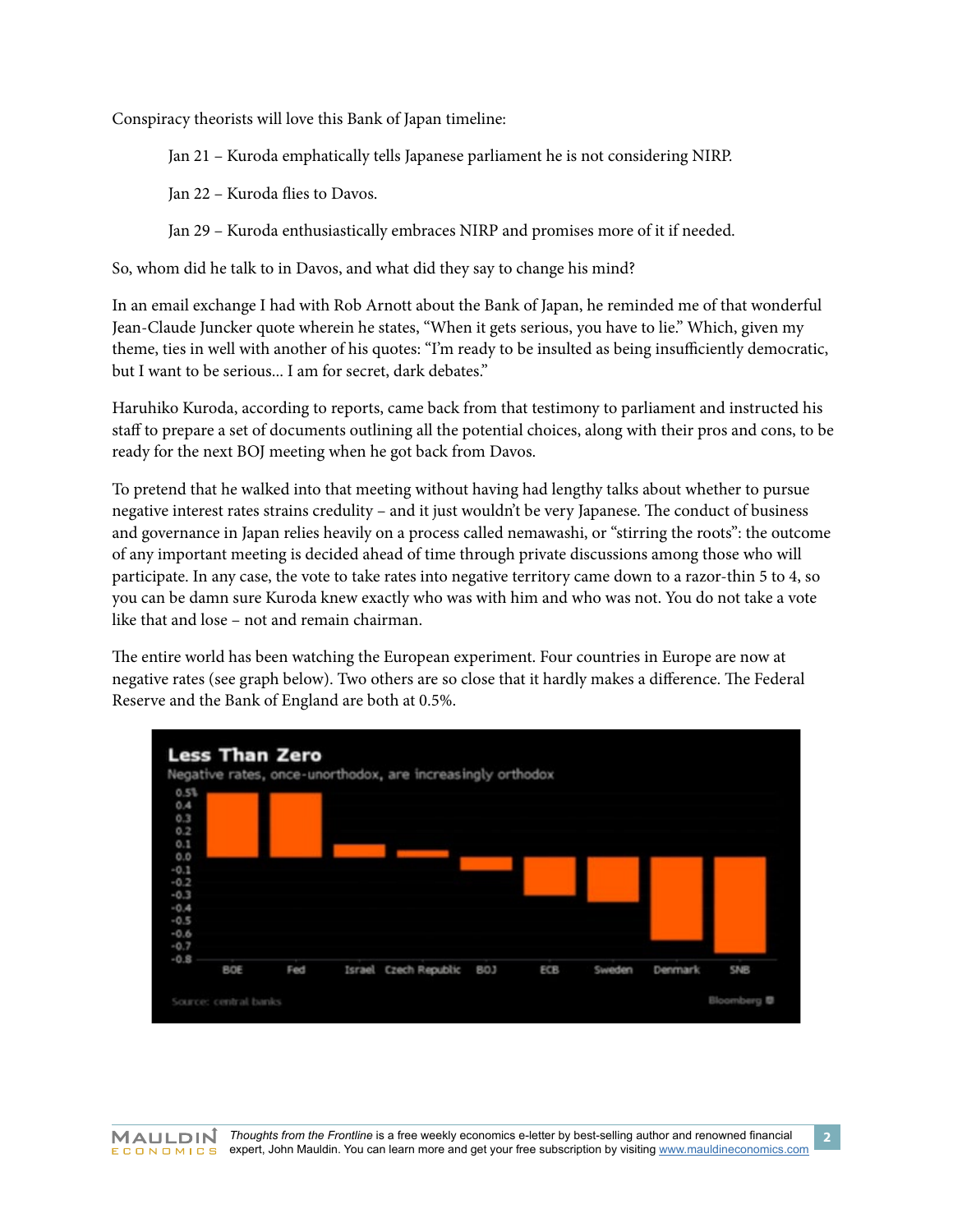Switzerland, Denmark, and Sweden all lowered their rates to make their currencies less attractive, since the franc, the krone, and the krona had appreciated too strongly against the faltering euro. Meanwhile, the ECB is trying to stimulate the Eurozone economy and create inflation. The question is, exactly how many unintended consequences will there be with negative rates?

(For the record, to my knowledge none of the banks charge negative rates on required reserves, just on excess reserves. Excess reserves are defined as money on deposit at a bank in excess of whatever the regulators think is necessary to fund the bank's operations. The concept of excess reserves is a totally artificial one. Aggressive banks will keep reserves as low as possible in order to make maximum returns, and conservative banks will of course hold more reserves. Where do you want to put your money? Then again, if you're looking to borrow money, which bank do you go to?)

The people that NIRP (negative interest rate policy) hurts the most are those who are living on their savings or trying to grow their retirement accounts, but apparently our all-wise central banks have decided that a little pain for them is worth the potential for growth in the long run. Savers in both Germany and Japan have to buy bonds out past seven years just to see a positive return. Some 29% of European bonds now carry a negative interest rate. Recently we have seen Japanese corporate bonds paying negative interest.

Sidebar: if I am a Japanese corporation and somebody is willing to pay me to lend me money, why am I not backing up the truck and seeing how much the market will give me? Then turn around and invest the money in fixed-income assets? Just asking…



Whatever turmoil the Bank of Japan had already created was apparently not enough to concern a majority of its board, so they have moved to negative interest rates.

Let's shift from Japan to the US. Last week, former Fed chair Ben Bernanke said in an [interview](http://www.marketwatch.com/story/bernanke-says-fed-likely-to-add-negative-rates-to-recession-fighting-toolkit-2015-12-15) that the Fed should consider using negative rates to counter the next serious downturn. "I think negative rates are something the Fed will and probably should consider if the situation arises," he said.

**MALILDIN** Thoughts from the Frontline is a free weekly economics e-letter by best-selling author and renowned financial  $E = D N D M E$  Sexpert, John Mauldin. You can learn more and get your free subscription by visiting [www.mauldineconomics.com](http://www.mauldineconomics.com/subscribe)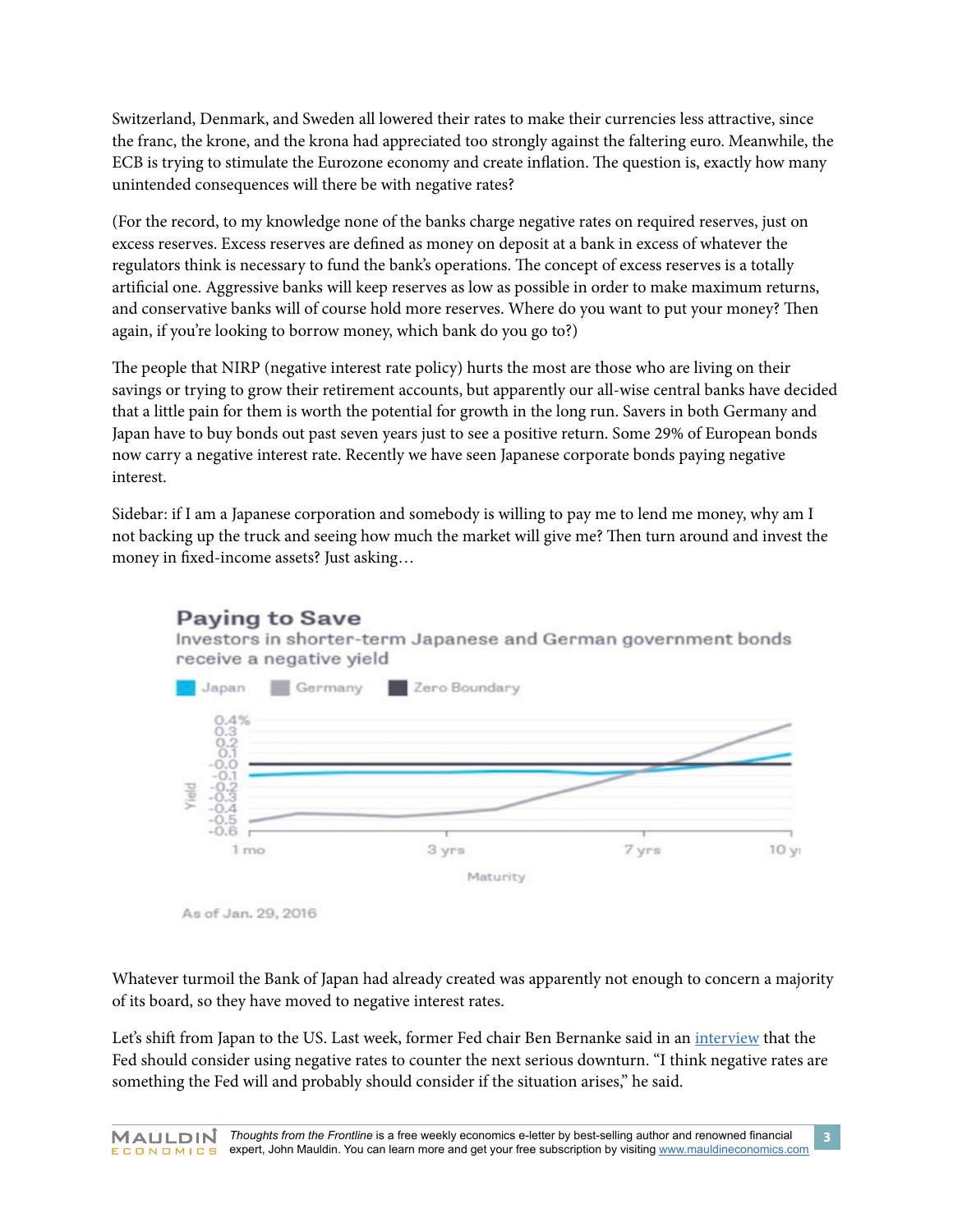The same story at MarketWatch mentioned that former Fed Vice-Chairman Alan Blinder has already suggested using negative interest rates for overnight deposits. And Janet Yellen, who said in her confirmation testimony to Congress in 2013 that the potential for negative interest rates to cause disruption was significant, now says they are an option the Fed would consider.

We often refer to the herd mentality when we talk about investors. Economic academicians and central bankers are equally prone to bovine behavior. Theirs is a slow-moving herd, to be sure, but it raises much dust as it lumbers.

One of the biggest "aha" moments of my life came as I listened to [David Blanchflower](https://en.wikipedia.org/wiki/David_Blanchflower), former Bank of England governor (during last decade's financial crisis), in a debate a few summers ago at Camp Kotok, the Maine fishing retreat I attend every August. The debate centered around whether the Fed and the Bank of England should have engaged in quantitative easing.

Blanchflower shared a rather chilling description of what was going on at the time and made the point that, as bad off as the banks were in the US, they might have been worse off in England. They were literally days from a total collapse. Liquidity had to be provided – and that is the one true and worthwhile purpose of central banks (but then they double down). Blanchflower's argument was that you could not sit in the BOE's meetings, see how impossible the situation was, and do nothing. You had to act.

In such a predicament you rely upon your best instincts and education and training, and then you act. And you hope that the actions you take do more good than harm.

Now, let's fast-forward right into the future and the next recession in the US, which will probably be part and parcel of a global recession. Major central banks everywhere will be lowering rates, engaging in quantitative easing, and in some cases going even deeper into negative interest rates.

You sit on the Federal Open Market Committee. Almost everyone in the room with you is a committed Keynesian. That is the bulk of your training and experience, too, and everyone agrees with you. You are going to take actions that are in alignment with your theoretical understanding of how the world works.

And your theory says that you need to reduce the cost of money so that people will borrow and spend. You know that doing so will hurt savers, but it is more important that you get the economy moving again.

What do you do? You are hearing from everyone that the dollar is too strong and is hurting US business. You worry about the unintended consequences of taking the world's reserve currency into negativeinterest-rate territory, but the staff economists are handing you papers that argue persuasively that the best possible alternative is negative rates. So you throw in the towel.

Which is pretty much the situation Kuroda-san was in when he came back from Davos – his staff economists (who have had much the same training as the Fed economists have) were waiting for him. Yes, and he may have received assurances from the central bankers of other countries who have already gone negative, but you don't make such a decision based on a few conversations. Kuroda had been thinking about negative rates for a long time.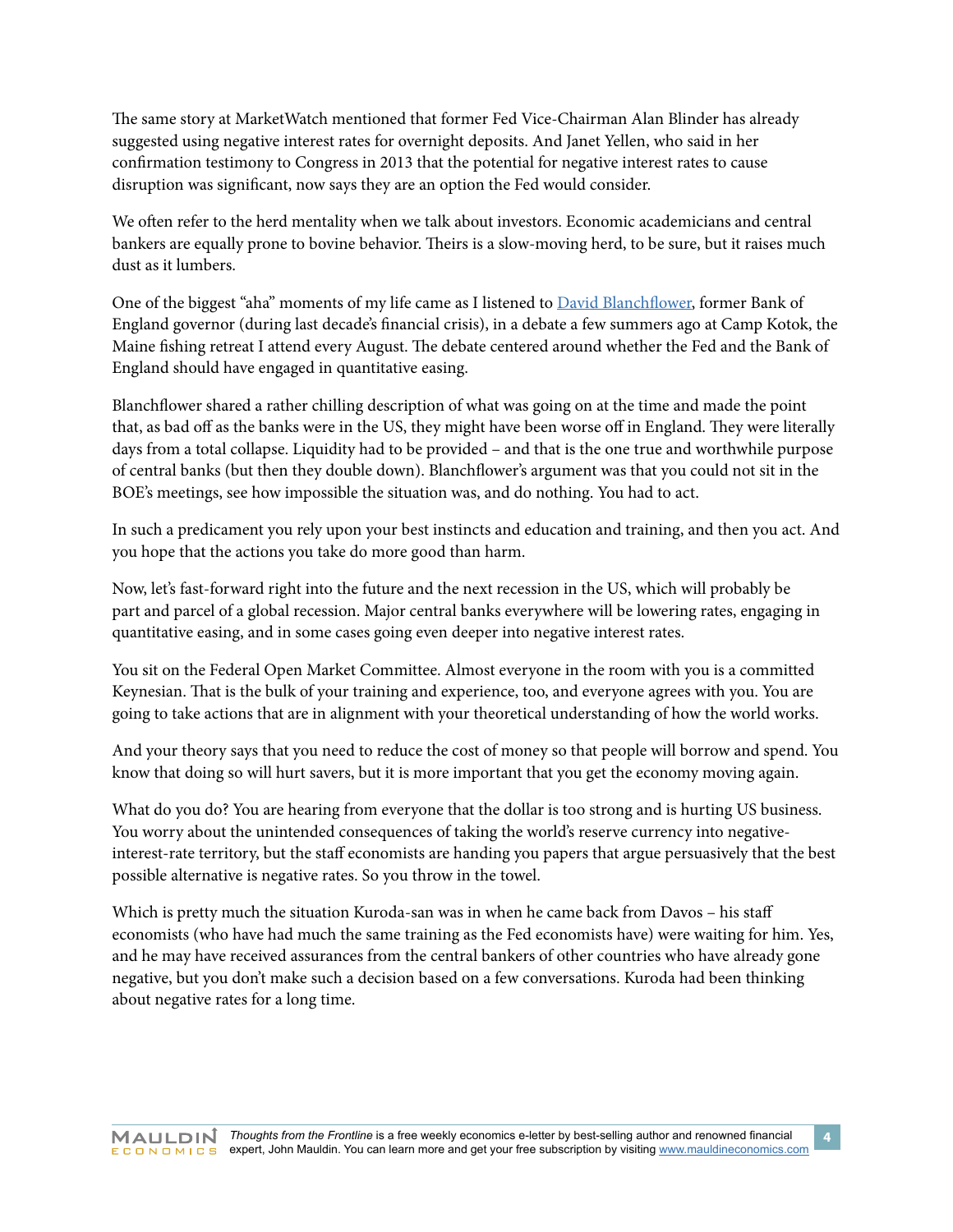You have to understand that in the world of truly elite economists, everyone knows everyone. Many of them went to the same schools, and they regularly talk at conferences, in private meetings, and by phone and email. I can guarantee you that they are talking about if and when it might be necessary for the US to go down the path of negative interest rates. The policy makers are not committed to following that path, but they are certainly talking about it. When they tell us it's an option, we need to take them seriously.

I have been in the room (under Chatham House rules, so I cannot reveal when or where or who) with some of the world's most elite economists (Nobel laureates, etc.), who were privately advocating that the US should pursue not just 2% but 4% inflation. This is not the language I hear when they are interviewed in public. They very well get the seriousness of our current economic predicament, but their academic theory tells them that the way to resolve that predicament is with more quantitative easing and even lower rates.

You need to understand that economists have faith in their theories in the same way that many people have faith in their religion.

We need to seriously contemplate and war-game in our investment committee meetings, in meetings with our investment advisors, etc., what negative interest rates would mean for our portfolios. You do not want to wait until the last minute, when negative rates are already an adopted policy, to try to react. NIRP is not going to happen in the US this week or this month, and I seriously doubt we'll even see negative rates this year; but if it's on the table at the Federal Reserve, then you need to have it on the table as a distinct possibility.

### **Negative Short-Term Rates**

Four months ago Lacy Hunt wrote about the negative consequences of a negative interest-rate policy. I sent that to you as an *Outside the Box,* but let's excerpt a few paragraphs:

The Fed could achieve negative rates quickly. Currently the Fed is paying the depository institutions 25 basis points for the \$2.5 trillion in excess reserves they are holding. The Fed could quit paying this interest and instead charge the banks a safekeeping fee of 25 basis points or some other amount. This would force yields on other short-term rates downward as the banks, businesses and households try to avoid paying for the privilege of holding short-term assets.

No guarantees exist that such an action would be efficacious. Heavily indebted economies are not very responsive to such small changes in short-term interest rates. Many negatives would outweigh any initially positive psychological response. Currency in circulation would rise sharply in this situation, which would depress money growth. The Fed may try to offset such currency drains, but this would only be achievable by further expanding the Fed's already massive balance sheet. If financial markets considered such a policy inflationary over the short-term, the more critically sensitive long-term yields could rise and therefore dampen economic growth.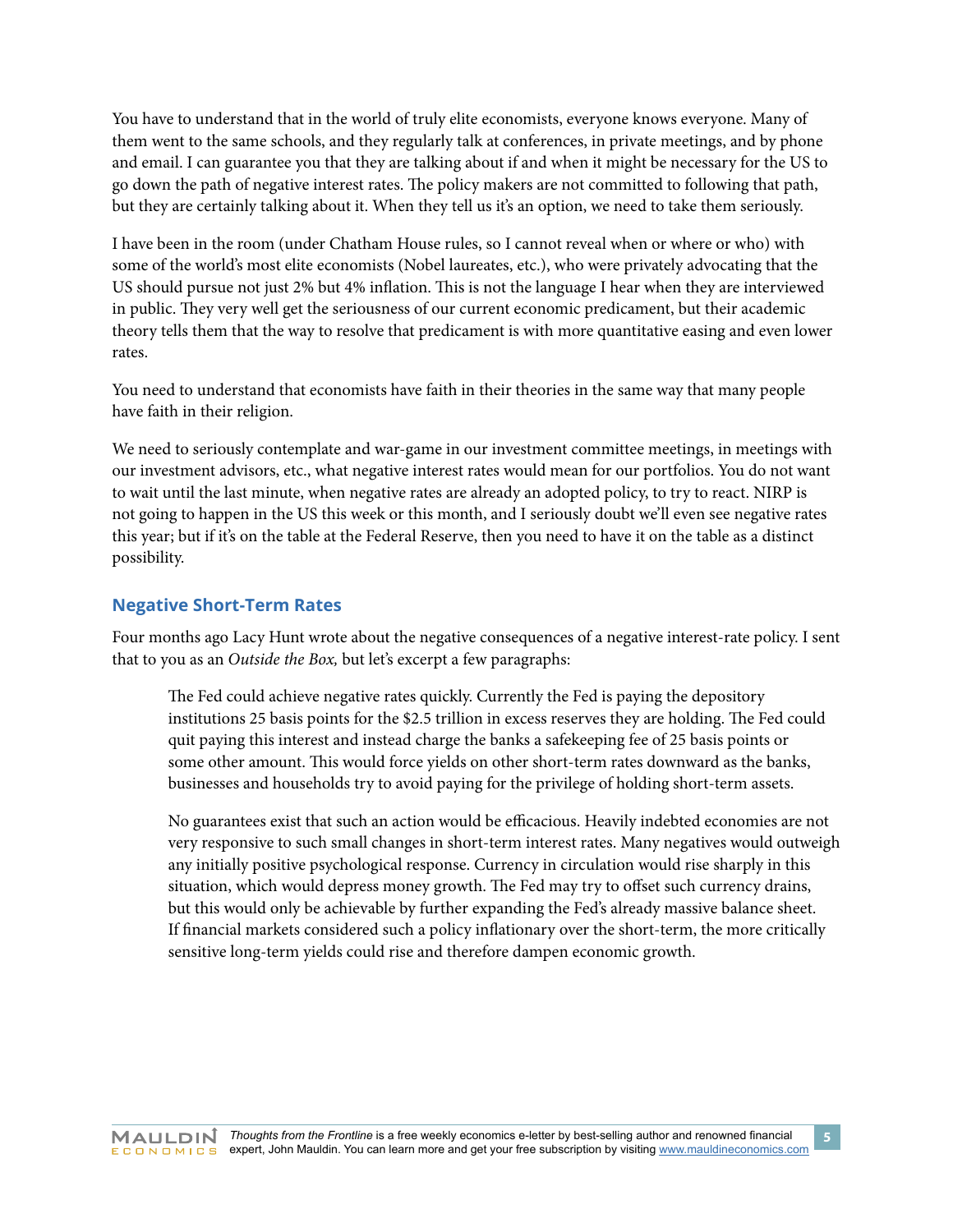An extended period of negative interest rates would lead to many adverse unintended consequences just as with QE and ZIRP. The initial and knockoff effects of negative interest rates would impair bank earnings. Income to households and small businesses that hold the vast majority of their assets with these institutions would also be reduced. As time passed a substantial disintermediation of funds from the depository institutions and the money market mutual funds into currency would arise. The insurance companies would also be severely challenged, although not as quickly. Liabilities of pension funds would soar, causing them to be vastly underfunded. The implications on corporate capital expenditures and employment can simply not be calculated. The negative interest might also boost speculation and reallocation of funds into risk assets, resulting in a further misallocation of capital during a time of greatly increased corporate balance sheet and income statement deterioration.

Lakshman Achuthan posted an essay this week (which I sent to *Over My Shoulder* readers) in which he outlines why growth in the US will slow to 1% over the next decade. He talks about the economic establishment's betting everything on policies of quantitative easing and low rates. And by everything he means the global economy. Everything. Quoting:

The math is too simple to ignore. Potential labor force growth will average ½% per year for at least the next decade, and US labor productivity growth may well stay around ½% a year, its rough average for the last five years. These add up to 1% long-term potential GDP growth, which actual GDP growth can surpass only temporarily during a cyclical upswing – and certainly not during a cyclical slowdown. This is a challenging problem, with demographics practically set in stone, and a boost to productivity growth realistically possible only in the long run.

Consequently, after years of ZIRP and QE attempting to pull demand forward from the future, central banks are increasingly powerless when it comes to the economy itself. They can "print" money, but not economic growth. The world is watching, so those who are thought to walk on water cannot afford to be seen to have feet of clay.

If U.S. growth keeps slowing this year, recession risk will rise, and the Fed will likely revisit ZIRP, in one way or another. The failure of Abenomics is not inevitable, but appears increasingly probable. And while China is not yet facing a hard landing, growth continues to slow, raising legitimate concerns about its leaders' capability to avoid one.

By clinging to unrealistic growth expectations, the economic establishment has effectively bet everything on the success of these grand experiments, and the risk of losing that bet is rising inexorably. Ultimately, only policies that genuinely address the challenges of demographics and productivity have a chance to succeed. It is high time for that discussion to begin.

Lakshman is right, but we are not really going to get that discussion, except in the context of Keynesian policy. Which is at the very heart of the problem. There would have to be an admission of failure by the economic establishment in order for there to be a serious discussion. It would be like asking the Pope and all his priests to convert to another theological viewpoint. Here and there it could happen, but a mass shift?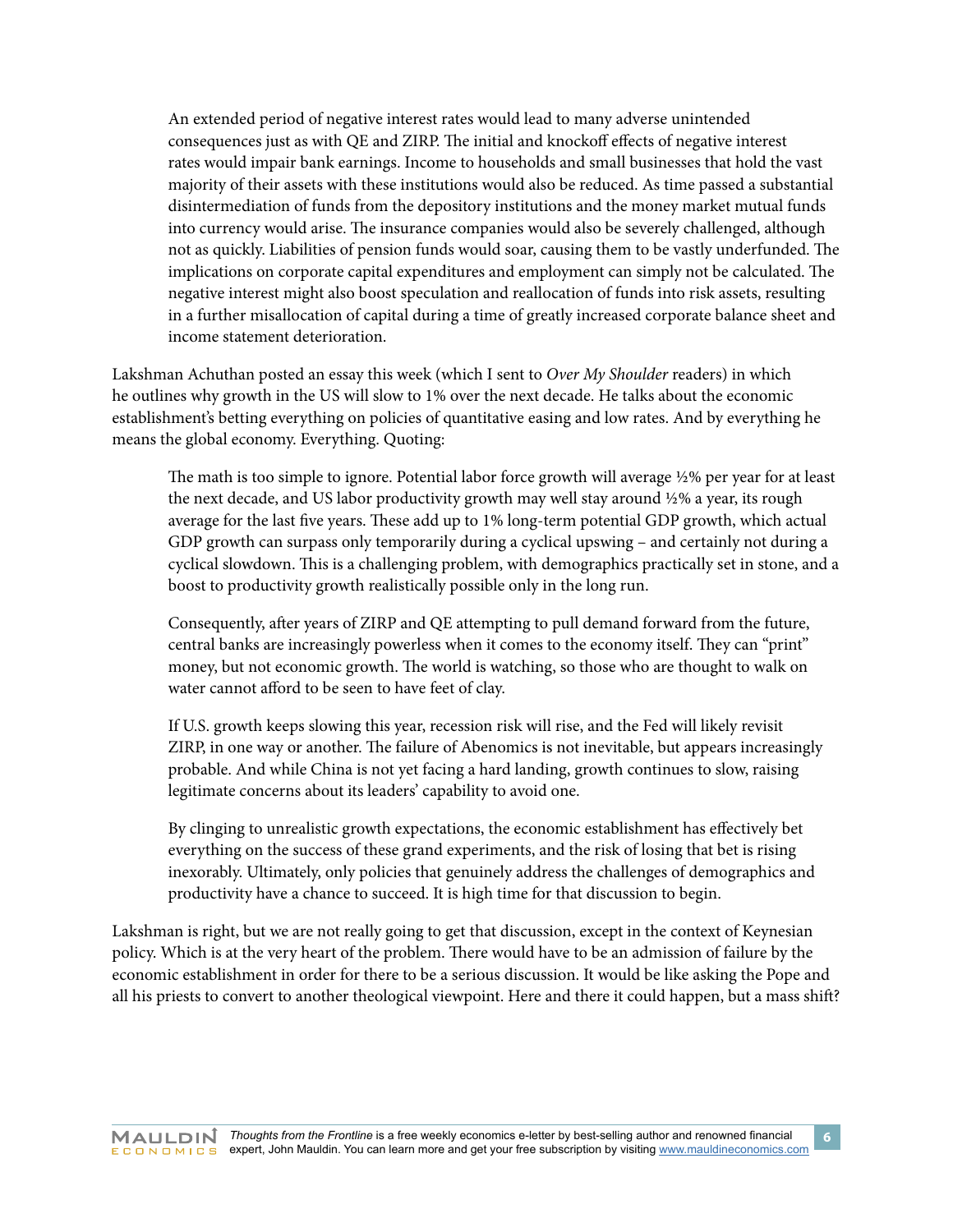In the world of the leading economists and central bankers, "everyone" believes what "everyone" knows to be true. All their research agrees with them, and any that doesn't is labeled as flawed. Any empirical evidence that shows quantitative easing hasn't been working is ignored or explained away, even when it is presented by outstanding academic economists. No, quantitative easing didn't work because we didn't do enough of it. Negative interest rates aren't working because we haven't gone low enough.

Clearly, QE has not worked. We have not had one year of 3%+ growth since the Great Recession and are barely averaging 2%. Yes, if your measure is the stock market and other financial assets that have inflated, then QE has worked quite well. But the boost QE was supposed to deliver just hasn't reached Main Street. One of the basic tenets of QE and other related policies is that if you want to increase consumption, you lower the cost of borrowing. But if out-of-control borrowing was the original problem, then QE as a solution is kind of like drinking more whiskey in order to sober up. And if you reduce the earnings of those who are savers so that they are no longer able to spend, the whole purpose of the original project – to foster economic growth – is defeated. But we can't acknowledge that, because if we did, we'd have to admit that our theories don't work. And we all know, because God knows, that our theories are correct.

The theme of negative interest rates is one we are going to come back to again and again. We have little idea what NIRP's unintended consequences to our portfolios and to our businesses will ultimately be, but we had better start thinking them through.

I know we have been pushing early registration for my conference rather heavily in the past few weeks, and I want to thank the large number of people who have already signed up. It is going to be a dynamite conference. I really am putting together a fabulous lineup to discuss critical economic trends and policies like the ones we covered in this letter. And we will have a fair representation of those who believe that QE has been precisely what was needed and has been successful. We will get both sides of the argument. I am really not so much interested in trying to determine the correctness of one belief or another at the conference as I am in discerning the practical implications for our investment portfolios and discussing how those of us who are in the money management business need to position our clients. NIRP-proofing our portfolios is a most vexing conundrum.

## **The Cayman Islands and Home**

Wednesday we fly to the Cayman Islands, where I'll speak at the [Cayman Alternative Investment Summit](http://www.caymansummit.com/), one of the biggest hedge fund and alternative investment gatherings outside of the US. They have an impressive lineup of speakers, and I note that this year the celebrity guest speakers are Jay Leno and the star of my all-time favorite movie, Trading Places – Jamie Lee Curtis. That should be fun. I just looked through the speaker list and noticed that Pippa Malmgren, who will also be at my SIC conference, is speaking, and it will be fun to catch up with her again. I will be on a panel (moderated by KPMG chief economist Constance Hunter) with old and brilliant friends Nouriel Roubini and Raoul Pal. At least I know that with those two guys there is no need to wear a tie. Don't tell the conference organizers this, but I will probably be paid more per word for this panel than I have ever been paid in my life. That is because with these three I will be lucky to get a word in edgewise.

Theoretically, unless the Chinese central bank decides to go to negative rates, I will write about oil next week.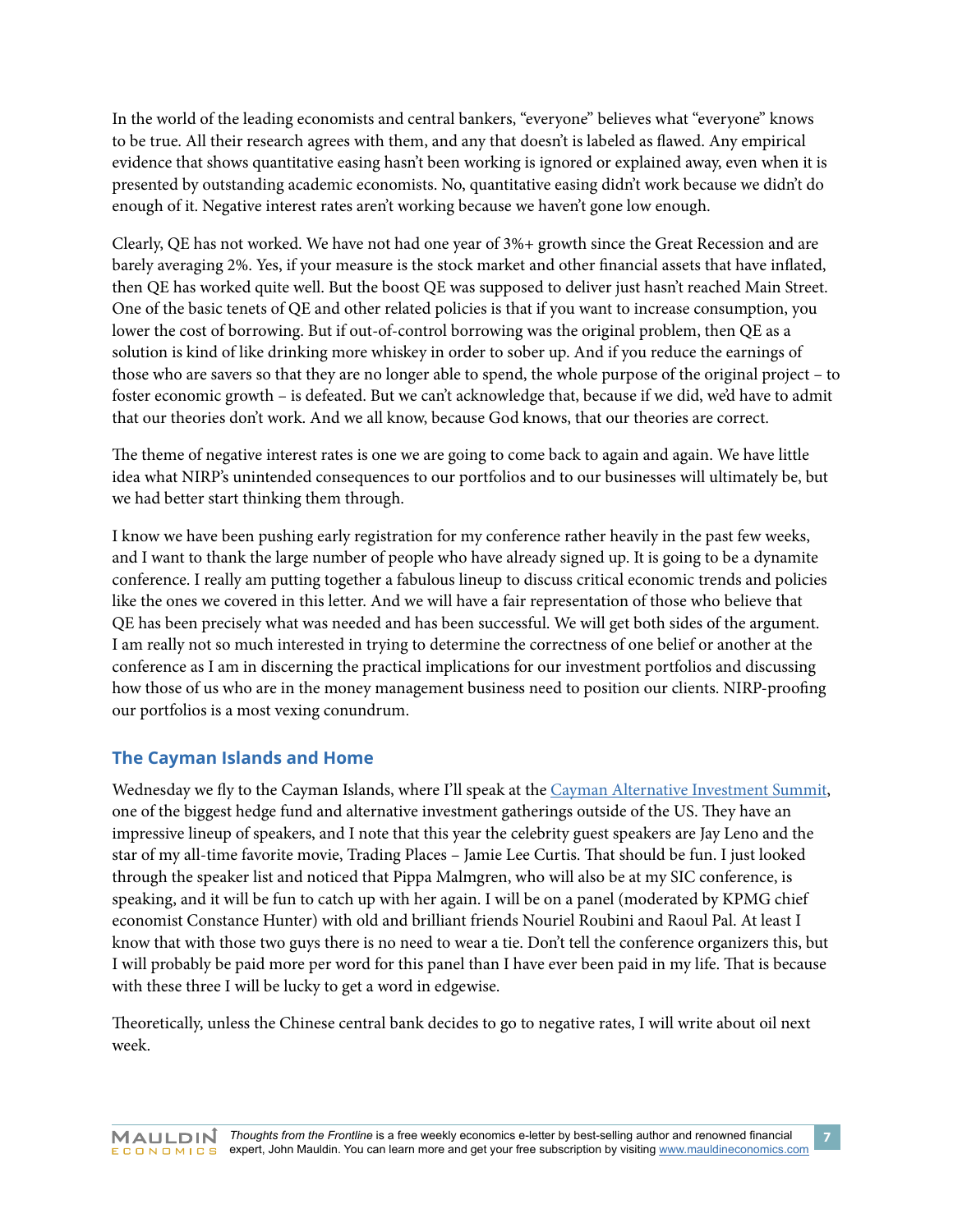Your going to watch the Iowa returns closely analyst,

Inf Maddi

John Mauldin

Do you enjoy reading *Thoughts From the Frontline* each week? If you find it useful and valuable, your friends, family, and business associates will probably enjoy it too.

Now you can send *Thoughts From the Frontline* to anyone. It's fast, it's free, and we will never "spam" your friends and family with unwanted emails.

### **Help spread the word. [Click here.](http://www.mauldineconomics.com/landing/friend-share-thoughts-from-the-frontline)**

Copyright 2014 John Mauldin. All Rights Reserved.

### **Share Your Thoughts on This Article**

**[Post a Comment](http://www.mauldineconomics.com/frontlinethoughts/tokyo-doubles-down)**

T*houghts From the Frontline* is a free weekly economic e-letter by best-selling author and renowned financial expert, John Mauldin. You can learn more and get your free subscription by visiting <http://www.mauldineconomics.com>.

Please write to to inform us of any reproduction of *Thoughts from the Frontline*. Any reproduction must reference www.MauldinEconomics.com, keep all embedded or referenced links fully active and intact, and include a link to www.mauldineconomics.com/important-disclosures. You may contact [affiliates@mauldineconomics.com](mailto:affiliates@mauldineconomics.com) for more information about our content use policy.

Please write to subscribers@mauldineconomics.com to inform us of any reproductions, including when and where copy will be reproduced. You must keep the letter intact, from introduction to disclaimers. If you would like to quote brief portions only, please reference [www.MauldinEconomics.com](http://www.MauldinEconomics.com).

To subscribe to John Mauldin's e-letter, please click here: <http://www.mauldineconomics.com/subscribe>

To change your email address, please click here:<http://www.mauldineconomics.com/change-address>

*Thoughts From the Frontline* and MauldinEconomics.com is not an offering for any investment. It represents only the opinions of John Mauldin and those that he interviews. Any views expressed are provided for information purposes only and should not be construed in any way as an offer, an endorsement, or inducement to invest and is not in any way a testimony of, or associated with, Mauldin's other firms. John Mauldin is the Chairman of Mauldin Economics, LLC. He also is the President of Millennium Wave Advisors, LLC (MWA) which is an investment advisory firm registered with multiple states, President and registered representative of Millennium Wave Securities, LLC, (MWS) member [FINRA](http://www.finra.org/) and [SIPC,](http://www.sipc.org/) through which securities may be offered. MWS is also a Commodity Pool Operator (CPO) and a Commodity Trading Advisor (CTA) registered with the CFTC, as well as an Intr oducing Broker (IB) and NFA Member. Millennium Wave Investments is a dba of MWA LLC and MWS LLC. This message may contain information that is confidential or privileged and is intended only for the individual or entity named above and does not constitute an offer for or advice about any alternative investment product. Such advice can only be made when accompanied by a prospectus or similar offering document. Past performance is not indicative of future performance. Please make sure to review important disclosures at the end of each article. Mauldin companies may have a marketing relationship with products and services mentioned in this letter for a fee.